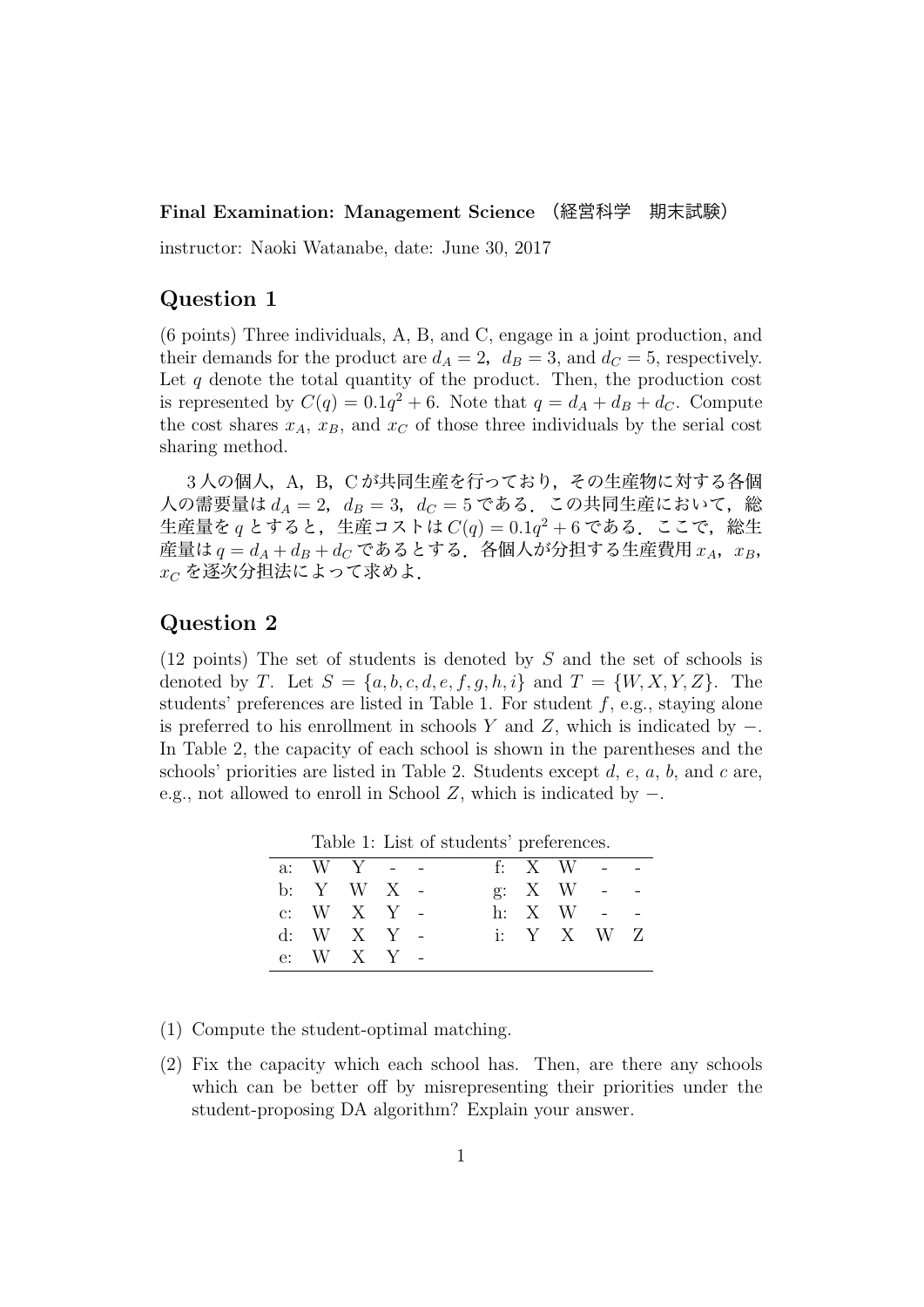Table 2: List of schools' priorities.

| $(2)$ W: a b c d e f g h i |                            |  |  |  |  |  |
|----------------------------|----------------------------|--|--|--|--|--|
|                            | $(3)$ X: b d a f g i c e h |  |  |  |  |  |
|                            | $(1)$ Y: a b c g h i d e f |  |  |  |  |  |
| (2) Z: d e a b c - - -     |                            |  |  |  |  |  |

生徒の集合を *S*,学校の集合を *T* で表そう.*S* = *{a, b, c, d, e, f, g, h, i}* で あり,*T* = *{W, X, Y, Z}* であるとする.生徒の選好は Table 1 にリストされ ている.たとえば,生徒 *f* は学校 *Y* または *Z* に入学するよりはそれらの学 校に入学しないことを好み,それらは記号 *−* で示されている.Table 2 では, 各学校について,その定員が括弧の中に示されており,続いて,その学校の 生徒に対する優先順位がリストされている.たとえば,生徒 *d*, *e*, *a*, *b*, *c* 以外 の生徒は学校 *Z* への入学が許可されず,このことは記号 *−* で示されている.

- (1) 生徒側最適なマッチングを計算せよ.
- (2) 各学校の定員を固定せよ.このとき,生徒提案型 DA アルゴリズムの下 で,生徒に対する優先順位について虚偽表明することでより好ましい生徒 を獲得することができる学校はあるだろうか?あなたの解答を説明せよ.

### **Question 3**

(6 points) One unit of an item is auctioned off and there are two bidders for the item. Each bidder knows exactly how much the item would be worth to him or her, but he or she does not know how much the other bidder values it. This auction is a (sealed-bid) second price auction; The highest bidder obtain the item, but pays (to the seller of this item) a price equal to the second highest bid. Find the Bayesian Nash equilibrium of this auction game. Describe some appropriate reasoning to the answer you derive.

ある財が 1 単位ほど入札にかけられており,2 人の入札者がこれを競り落 とそうとしている.各入札者はその財が彼または彼女にとってどれほどの価 値があるのかを知っているが,他の入札者にとってどれほどの価値があるの かを知らない. この入札は(封入)二位価格入札で行われる. つまり,最も 高い入札額を付けた入札者がその財を得るが,二番目に高い入札額の相当す る金額を(この財の売手に)支払う.この入札ゲームのベイジアン・ナッシュ 均衡を見つけ,あなたが導いた解答に対して適切な理由付けを述べよ.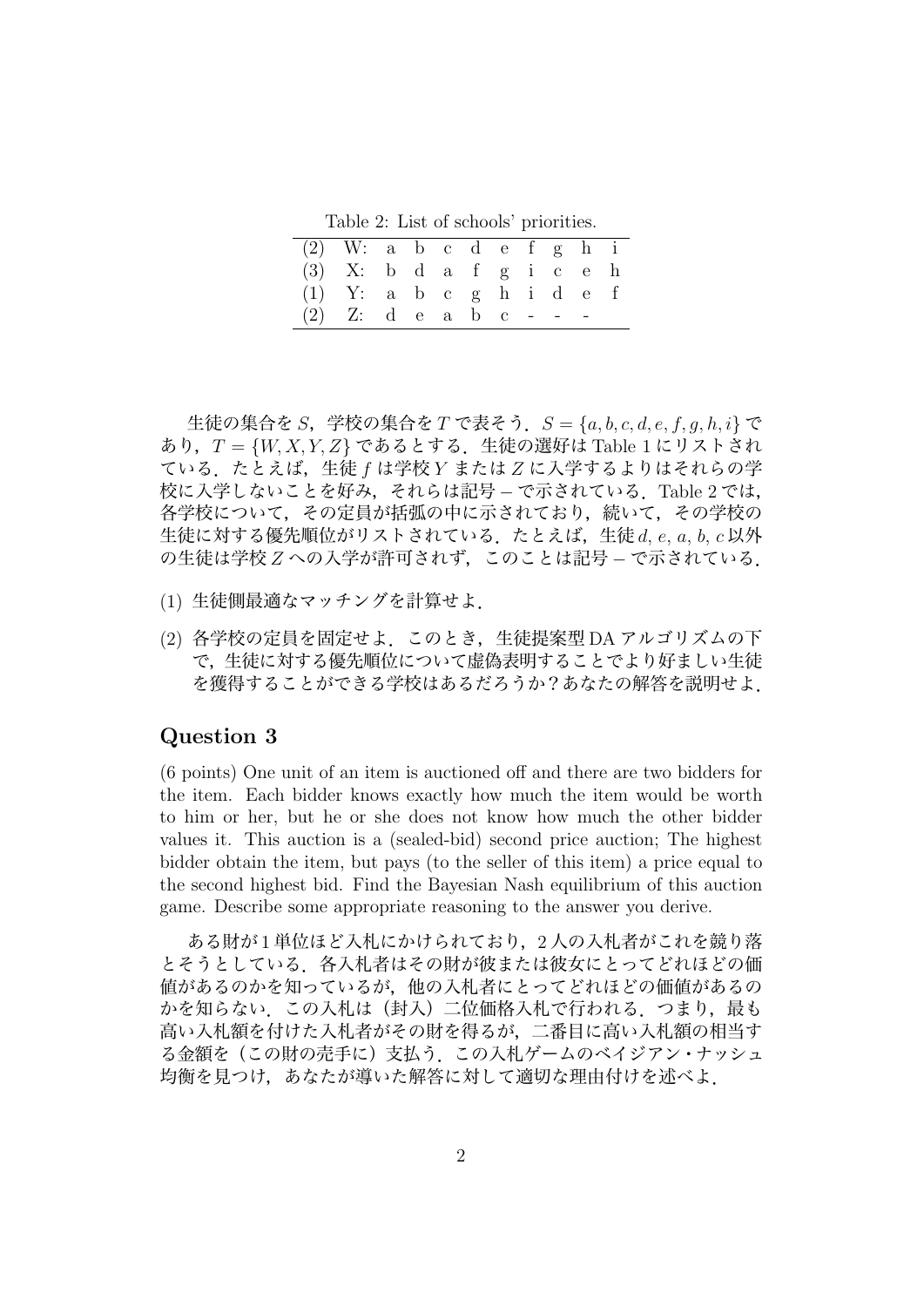### **Question 4**

(12 points) Alice and Bob are teammates; Any prize money they win will be equally split between them. The situation they face is as follows. First, Alice decides whether to claim a \$4 prize for the team and thereby ends the game, or to hand control over to Bob. If Bob obtains such an opportunity, he chooses one of two boxes which he cannot see into. There are two possibilities; either the left box contains \$6 and the right box contains \$2, or the left box contains nothing and the right box contains \$2. A priori, these two possibilities are equally likely, but as the teammates are both aware that Alice knows, before her decision, which of the two possibilities has been chosen by Nature. The problem lies in the fact that there is no way for her to communicate this information directly to Bob. Note that the utility of each player for \$*x* is represented by *x*.

- (1) Draw a game in extensive form which models the situation described above.
- (2) Derive the game in strategic form which corresponds to the game you modeled in (1).
- (3) Find all the Nash equilibria in pure strategies of the game you modeled in  $(1)$ .

アリスとボブはチームメイトである.彼らが獲得した賞金は彼らの間で 均等に分配される.彼らが直面する状況は次の通りである.最初に,アリス が4ドルの賞金を請求するかどうかを決める. 彼女が賞金を請求するならば, ゲームはそこで終了し,そのようにしないならば,それに続く決定はボブに 託される. ボブは中を見ることができない 2 つの箱を選ぶ. 箱に関しては, 次の2つの事象のうち,どちらかが起こることが判っている.左ての箱には6 ドルが,右の箱には 2 ドルが入っているという事象が起こる確率は 0.5 であ り、左の箱には何も入っておらず、右の箱には2ドルが入っているという事 象が起こる確率は 0.5 である.アリスもボブもこのことを知っており,アリ スは彼女自身の選択の前にどちらの事象が起こったのかを知ることができる が,問題は彼女がボブにそれを伝える術を持っていないことである.アリス とボブの効用は,それぞれ,*x* ドルを得たときには *x* である.

- (1) 上述の状況を展開形ゲームで表せ.
- (2) (1) で求めた展開形ゲームに対応する戦略形ゲームを導出せよ.
- (3) (1) で求めた展開形ゲームの 純戦略でのナッシュ均衡をすべて求めよ.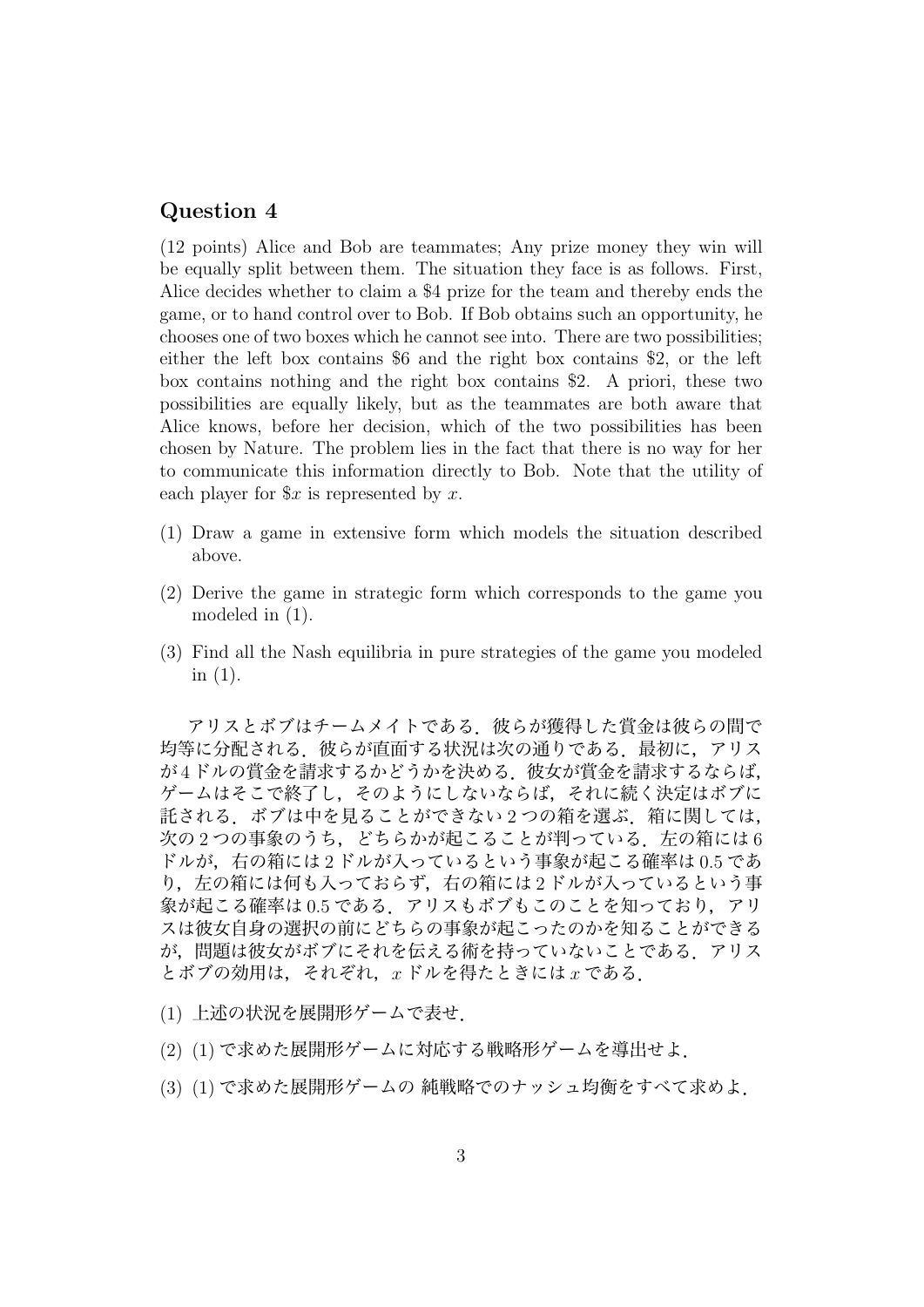## **Question 5**

(8 points) A firm hires a worker. If the worker accepts this contract, then he or she decides to exert effort  $(e = 1)$  or not  $(e = 0)$ . The utility of the worker or sne declaes to exert enort ( $e = 1$ ) or not ( $e = 0$ ). The utility of the worker<br>is represented by  $\sqrt{w^2} - 6e$ , given a wage rate  $w^2$  paid to him or her. When  $e = 1$  is chosen, the firm obtains  $x_h(>0)$  as its revenue with probability 0.7 and nothing with probability 0.3, whereas when  $e = 0$  is chosen, the firm obtains nothing with probability 0.9 and  $x_h$  with probability 0.1. The firm cannot observe the effort level of the worker, and thus it offers  $w^2$  as the wage rate paid to the worker, regardless of the revenue it obtains. If the worker rejects this contract, then he or she obtains 9 and the firm's profit is zero. Derive the subgame perfect equilibrium of this game.

ある企業が一人の労働者を雇用しようとしている.労働者は,この契約 を受け入れた場合,努力する(*e* = 1)か否(*e* = 0)かを決める.賃金水準 *w* <sup>2</sup> の支払いに対して,労働者の効用は *<sup>√</sup> w*<sup>2</sup> *−* 6*e* である.*e* = 1 のときには, 確率 0*.*7 で企業は *xh*(*>* 0) ほどの収益を得るが,確率 0*.*3 でなんの収益も得ら れない.一方,*e* = 0 のときには,確率 0*.*9 で なんの収益も得られず,確率 0.1 で収益  $x_h$  を得る. 企業は労働者の努力水準を観察することができず, 収  $\Delta$ に関係なく賃金 $w^2$ を支払う雇用契約を労働者に提示する.契約を拒否し た場合,労働者は留保効用として9を得る. このとき,企業の利潤はゼロで ある.このゲームのサブゲーム完全均衡を導出せよ.

# **Question 6**

(6 points) A manufacturer purchases one unit of an intermediate good from a supplier. The supplier's production cost is  $c + s$ , where  $s(> 0)$  stands for the quality of the intermediate good and  $c(>0)$  denotes the production cost with the lowest quality. The transaction proceeds in the following way.

- (Period 1) The manufacturer invests  $x^2/2$  into the development of a new technology with which the intermediate goods can be used. The investment is successful with probability  $x$  ( $0 \le x \le 1$ ); Otherwise, the intermediate good cannot be used.
- (Period 2) Knowing that the investment is successful or not, the manufacturer orders the intermediate good. After receiving the order, the supplier produces the intermediate good. Let *p* be the price of the intermediate good. Then, the profit of the manufacturer at Period 2 is  $v + s - p$ , where v is the revenue earned by using the intermediate good with the lowest quality. (The investment is a sunk cost at Period 2.) Assume that  $0 < v - c < 1$ .